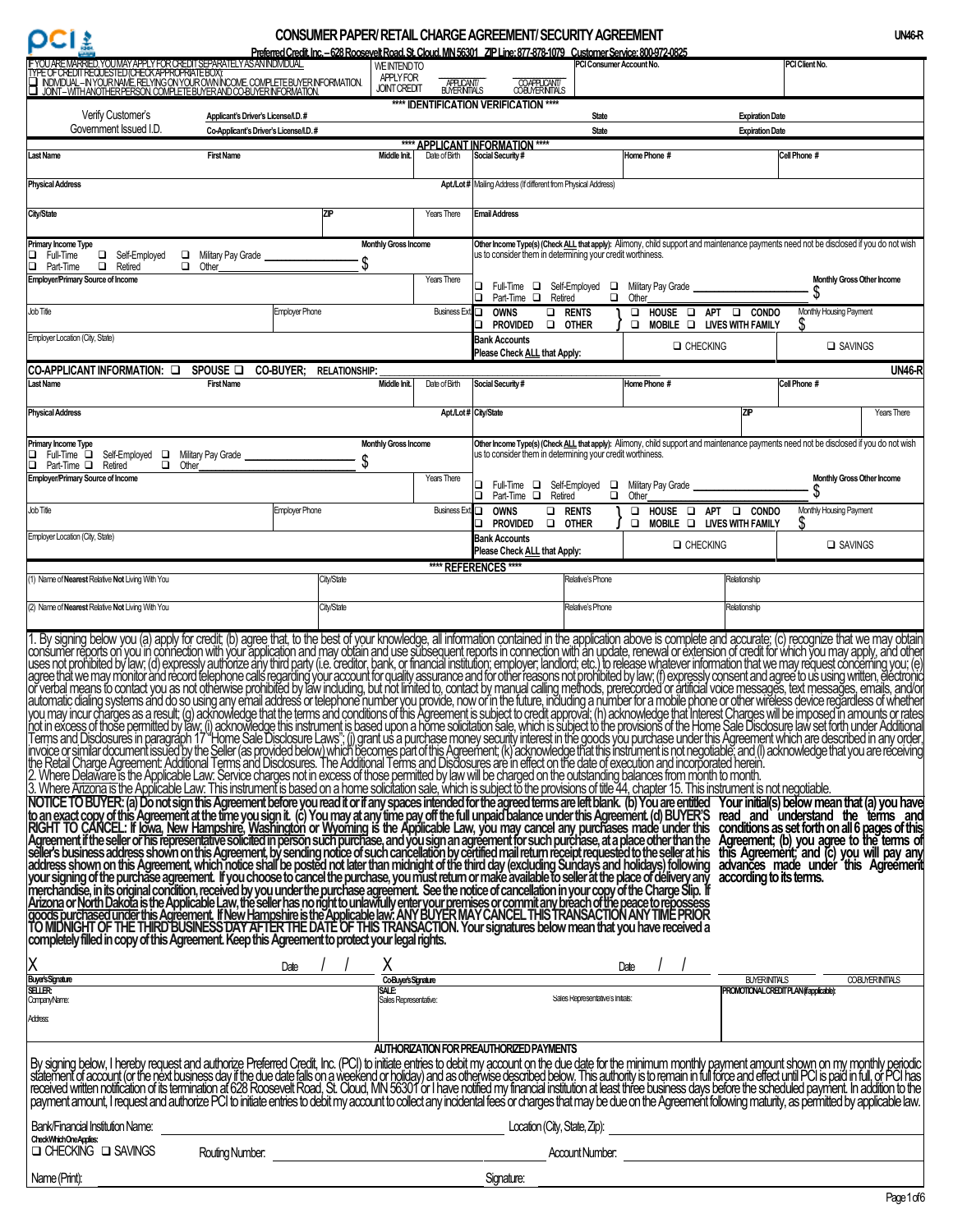| <b>FACTS</b><br>Why?<br>What?<br>How?<br>Reasons we can share your personal information<br>orders and legal investigations, or report to the credit bureaus<br>For joint marketing with other financial companies                                                                                                                                                                                                                                                                                                                                                                                                                                                                                                                                                                                                           | WHAT DOES PREFERRED CREDIT, INC. ("PCI") DO WITH YOUR PERSONAL INFORMATION?<br>Financial companies choose how they share your personal information. Federal law gives consumers the right to limit some but not all sharing. Federal law also requires<br>us to tell you how we collect, share and protect your personal information. Please read this notice carefully to understand what we do.<br>The types of personal information we collect and share depend on the product or service you have with us. This information can include: (1) Social Security Number and<br>income; (2) account balances and payment history; and (3) credit history and credit scores.<br>All financial companies need to share customers' personal information to run their everyday business. In the section below, we list the reasons financial companies can<br>share their customers' personal information; the reasons PCI chooses to share; and whether you can limit this sharing.<br>For our everyday business purposes - such as to process your transactions, maintain your account(s), respond to court<br>For our marketing purposes - to offer our products and services to you<br>For our affiliates' everyday business purposes - information about your transactions and experiences<br>For our affiliates' everyday business purposes - information about your creditworthiness | Does PCI share?<br>Yes<br>Yes<br>No<br>No<br>No<br>No<br>Yes | Rev. 10/19<br>Can you limit this sharing?<br>No<br>No<br>We don't share<br>We don't share<br>We don't share<br>We don't share<br>Yes |  |  |
|-----------------------------------------------------------------------------------------------------------------------------------------------------------------------------------------------------------------------------------------------------------------------------------------------------------------------------------------------------------------------------------------------------------------------------------------------------------------------------------------------------------------------------------------------------------------------------------------------------------------------------------------------------------------------------------------------------------------------------------------------------------------------------------------------------------------------------|----------------------------------------------------------------------------------------------------------------------------------------------------------------------------------------------------------------------------------------------------------------------------------------------------------------------------------------------------------------------------------------------------------------------------------------------------------------------------------------------------------------------------------------------------------------------------------------------------------------------------------------------------------------------------------------------------------------------------------------------------------------------------------------------------------------------------------------------------------------------------------------------------------------------------------------------------------------------------------------------------------------------------------------------------------------------------------------------------------------------------------------------------------------------------------------------------------------------------------------------------------------------------------------------------------------------------------------------------------------------------------------|--------------------------------------------------------------|--------------------------------------------------------------------------------------------------------------------------------------|--|--|
|                                                                                                                                                                                                                                                                                                                                                                                                                                                                                                                                                                                                                                                                                                                                                                                                                             |                                                                                                                                                                                                                                                                                                                                                                                                                                                                                                                                                                                                                                                                                                                                                                                                                                                                                                                                                                                                                                                                                                                                                                                                                                                                                                                                                                                        |                                                              |                                                                                                                                      |  |  |
|                                                                                                                                                                                                                                                                                                                                                                                                                                                                                                                                                                                                                                                                                                                                                                                                                             |                                                                                                                                                                                                                                                                                                                                                                                                                                                                                                                                                                                                                                                                                                                                                                                                                                                                                                                                                                                                                                                                                                                                                                                                                                                                                                                                                                                        |                                                              |                                                                                                                                      |  |  |
|                                                                                                                                                                                                                                                                                                                                                                                                                                                                                                                                                                                                                                                                                                                                                                                                                             |                                                                                                                                                                                                                                                                                                                                                                                                                                                                                                                                                                                                                                                                                                                                                                                                                                                                                                                                                                                                                                                                                                                                                                                                                                                                                                                                                                                        |                                                              |                                                                                                                                      |  |  |
|                                                                                                                                                                                                                                                                                                                                                                                                                                                                                                                                                                                                                                                                                                                                                                                                                             |                                                                                                                                                                                                                                                                                                                                                                                                                                                                                                                                                                                                                                                                                                                                                                                                                                                                                                                                                                                                                                                                                                                                                                                                                                                                                                                                                                                        |                                                              |                                                                                                                                      |  |  |
|                                                                                                                                                                                                                                                                                                                                                                                                                                                                                                                                                                                                                                                                                                                                                                                                                             |                                                                                                                                                                                                                                                                                                                                                                                                                                                                                                                                                                                                                                                                                                                                                                                                                                                                                                                                                                                                                                                                                                                                                                                                                                                                                                                                                                                        |                                                              |                                                                                                                                      |  |  |
|                                                                                                                                                                                                                                                                                                                                                                                                                                                                                                                                                                                                                                                                                                                                                                                                                             |                                                                                                                                                                                                                                                                                                                                                                                                                                                                                                                                                                                                                                                                                                                                                                                                                                                                                                                                                                                                                                                                                                                                                                                                                                                                                                                                                                                        |                                                              |                                                                                                                                      |  |  |
|                                                                                                                                                                                                                                                                                                                                                                                                                                                                                                                                                                                                                                                                                                                                                                                                                             |                                                                                                                                                                                                                                                                                                                                                                                                                                                                                                                                                                                                                                                                                                                                                                                                                                                                                                                                                                                                                                                                                                                                                                                                                                                                                                                                                                                        |                                                              |                                                                                                                                      |  |  |
|                                                                                                                                                                                                                                                                                                                                                                                                                                                                                                                                                                                                                                                                                                                                                                                                                             |                                                                                                                                                                                                                                                                                                                                                                                                                                                                                                                                                                                                                                                                                                                                                                                                                                                                                                                                                                                                                                                                                                                                                                                                                                                                                                                                                                                        |                                                              |                                                                                                                                      |  |  |
|                                                                                                                                                                                                                                                                                                                                                                                                                                                                                                                                                                                                                                                                                                                                                                                                                             |                                                                                                                                                                                                                                                                                                                                                                                                                                                                                                                                                                                                                                                                                                                                                                                                                                                                                                                                                                                                                                                                                                                                                                                                                                                                                                                                                                                        |                                                              |                                                                                                                                      |  |  |
|                                                                                                                                                                                                                                                                                                                                                                                                                                                                                                                                                                                                                                                                                                                                                                                                                             |                                                                                                                                                                                                                                                                                                                                                                                                                                                                                                                                                                                                                                                                                                                                                                                                                                                                                                                                                                                                                                                                                                                                                                                                                                                                                                                                                                                        |                                                              |                                                                                                                                      |  |  |
| For our affiliates to market to you                                                                                                                                                                                                                                                                                                                                                                                                                                                                                                                                                                                                                                                                                                                                                                                         |                                                                                                                                                                                                                                                                                                                                                                                                                                                                                                                                                                                                                                                                                                                                                                                                                                                                                                                                                                                                                                                                                                                                                                                                                                                                                                                                                                                        |                                                              |                                                                                                                                      |  |  |
| For nonaffiliates to market to you                                                                                                                                                                                                                                                                                                                                                                                                                                                                                                                                                                                                                                                                                                                                                                                          |                                                                                                                                                                                                                                                                                                                                                                                                                                                                                                                                                                                                                                                                                                                                                                                                                                                                                                                                                                                                                                                                                                                                                                                                                                                                                                                                                                                        |                                                              |                                                                                                                                      |  |  |
| To limit our<br>Complete the opt-out election form below.<br>Please note: If you are a new customer, we can begin sharing your information 30 days from the date we sent this notice. When you are no longer our customer, we<br>sharing<br>continue to share your information as described in this notice. However, you can contact us at any time to limit our sharing.                                                                                                                                                                                                                                                                                                                                                                                                                                                   |                                                                                                                                                                                                                                                                                                                                                                                                                                                                                                                                                                                                                                                                                                                                                                                                                                                                                                                                                                                                                                                                                                                                                                                                                                                                                                                                                                                        |                                                              |                                                                                                                                      |  |  |
| <b>Questions?</b>                                                                                                                                                                                                                                                                                                                                                                                                                                                                                                                                                                                                                                                                                                                                                                                                           | Call 320-255-9784 or go to www.preferredcredit.com                                                                                                                                                                                                                                                                                                                                                                                                                                                                                                                                                                                                                                                                                                                                                                                                                                                                                                                                                                                                                                                                                                                                                                                                                                                                                                                                     |                                                              |                                                                                                                                      |  |  |
| What we do                                                                                                                                                                                                                                                                                                                                                                                                                                                                                                                                                                                                                                                                                                                                                                                                                  |                                                                                                                                                                                                                                                                                                                                                                                                                                                                                                                                                                                                                                                                                                                                                                                                                                                                                                                                                                                                                                                                                                                                                                                                                                                                                                                                                                                        |                                                              |                                                                                                                                      |  |  |
| How does PCI protect my personal information? - To protect your personal information from unauthorized access and use, we use security measures that comply with federal law.<br>These measures include computer safeguards and secured files and buildings. We continually evaluate and access new technology for protecting your nonpublic personal information.<br>How does PCI collect my personal information? - We collect personal information, for example, when you (1) apply for financing or give us your contact information; (2) provide account                                                                                                                                                                                                                                                               |                                                                                                                                                                                                                                                                                                                                                                                                                                                                                                                                                                                                                                                                                                                                                                                                                                                                                                                                                                                                                                                                                                                                                                                                                                                                                                                                                                                        |                                                              |                                                                                                                                      |  |  |
| information or pay your bills; and (3) show your government-issued ID. We also collect your personal information from others, such as credit bureaus, affiliates, or other companies.<br>Why can't I limit all sharing? - Federal law gives you the right to limit only (1) sharing for affiliates' everyday business purposes (i.e. information about your creditworthiness); (2) affiliates<br>from using your information to market to you; and (3) sharing for nonaffiliates to market to you. State laws and individual companies may give you additional rights to limit sharing. See below<br>for more on your rights under state law.<br>What happens when I limit all sharing for an account I hold jointly with someone else? - Your choices will apply to everyone on your account unless you tell us otherwise. |                                                                                                                                                                                                                                                                                                                                                                                                                                                                                                                                                                                                                                                                                                                                                                                                                                                                                                                                                                                                                                                                                                                                                                                                                                                                                                                                                                                        |                                                              |                                                                                                                                      |  |  |
| <b>Definitions</b>                                                                                                                                                                                                                                                                                                                                                                                                                                                                                                                                                                                                                                                                                                                                                                                                          |                                                                                                                                                                                                                                                                                                                                                                                                                                                                                                                                                                                                                                                                                                                                                                                                                                                                                                                                                                                                                                                                                                                                                                                                                                                                                                                                                                                        |                                                              |                                                                                                                                      |  |  |
| Affiliates - Companies related by common ownership or control. They can be financial or nonfinancial companies. PCI does not share with our affiliates.                                                                                                                                                                                                                                                                                                                                                                                                                                                                                                                                                                                                                                                                     |                                                                                                                                                                                                                                                                                                                                                                                                                                                                                                                                                                                                                                                                                                                                                                                                                                                                                                                                                                                                                                                                                                                                                                                                                                                                                                                                                                                        |                                                              |                                                                                                                                      |  |  |
| Nonaffiliates - Companies not related by common ownership or control. They can be financial and nonfinancial companies. Nonaffiliates we share with can include direct marketing<br>companies and the retailer named on your account.                                                                                                                                                                                                                                                                                                                                                                                                                                                                                                                                                                                       |                                                                                                                                                                                                                                                                                                                                                                                                                                                                                                                                                                                                                                                                                                                                                                                                                                                                                                                                                                                                                                                                                                                                                                                                                                                                                                                                                                                        |                                                              |                                                                                                                                      |  |  |
| Joint Marketing - A formal agreement between nonaffiliated financial companies that together market financial products or services to you. PCI does not jointly market.<br><b>Other Important Information</b>                                                                                                                                                                                                                                                                                                                                                                                                                                                                                                                                                                                                               |                                                                                                                                                                                                                                                                                                                                                                                                                                                                                                                                                                                                                                                                                                                                                                                                                                                                                                                                                                                                                                                                                                                                                                                                                                                                                                                                                                                        |                                                              |                                                                                                                                      |  |  |
| We follow state law if state law provides you with additional privacy protections.                                                                                                                                                                                                                                                                                                                                                                                                                                                                                                                                                                                                                                                                                                                                          |                                                                                                                                                                                                                                                                                                                                                                                                                                                                                                                                                                                                                                                                                                                                                                                                                                                                                                                                                                                                                                                                                                                                                                                                                                                                                                                                                                                        |                                                              |                                                                                                                                      |  |  |
| Opt-out<br>Election<br>Applicant Co-Applicant                                                                                                                                                                                                                                                                                                                                                                                                                                                                                                                                                                                                                                                                                                                                                                               | Mark if you wish to limit how we share your personal information with nonaffiliates:<br>Do not share my personal information with nonaffiliates to market their products and services to me.                                                                                                                                                                                                                                                                                                                                                                                                                                                                                                                                                                                                                                                                                                                                                                                                                                                                                                                                                                                                                                                                                                                                                                                           |                                                              |                                                                                                                                      |  |  |
|                                                                                                                                                                                                                                                                                                                                                                                                                                                                                                                                                                                                                                                                                                                                                                                                                             | Assignment by Seller ("Assignment"): FOR VALUE RECEIVED: Seller sells and assigns this Retail Charge Agreement (the "Agreement") to Preferred Credit, Inc., 628 Roosevelt Rd.,<br>Suite #100, St. Cloud, MN 56301, the assignee,                                                                                                                                                                                                                                                                                                                                                                                                                                                                                                                                                                                                                                                                                                                                                                                                                                                                                                                                                                                                                                                                                                                                                       |                                                              |                                                                                                                                      |  |  |

**(Owner, Officer or Firm Member)** 

**(Corporate, Firm or Trade Name of Seller)**

**THIS DOCUMENT IS SUBJECT TO A SECURITY INTEREST IN FAVOR OF US BANK NATIONAL ASSOCIATION.**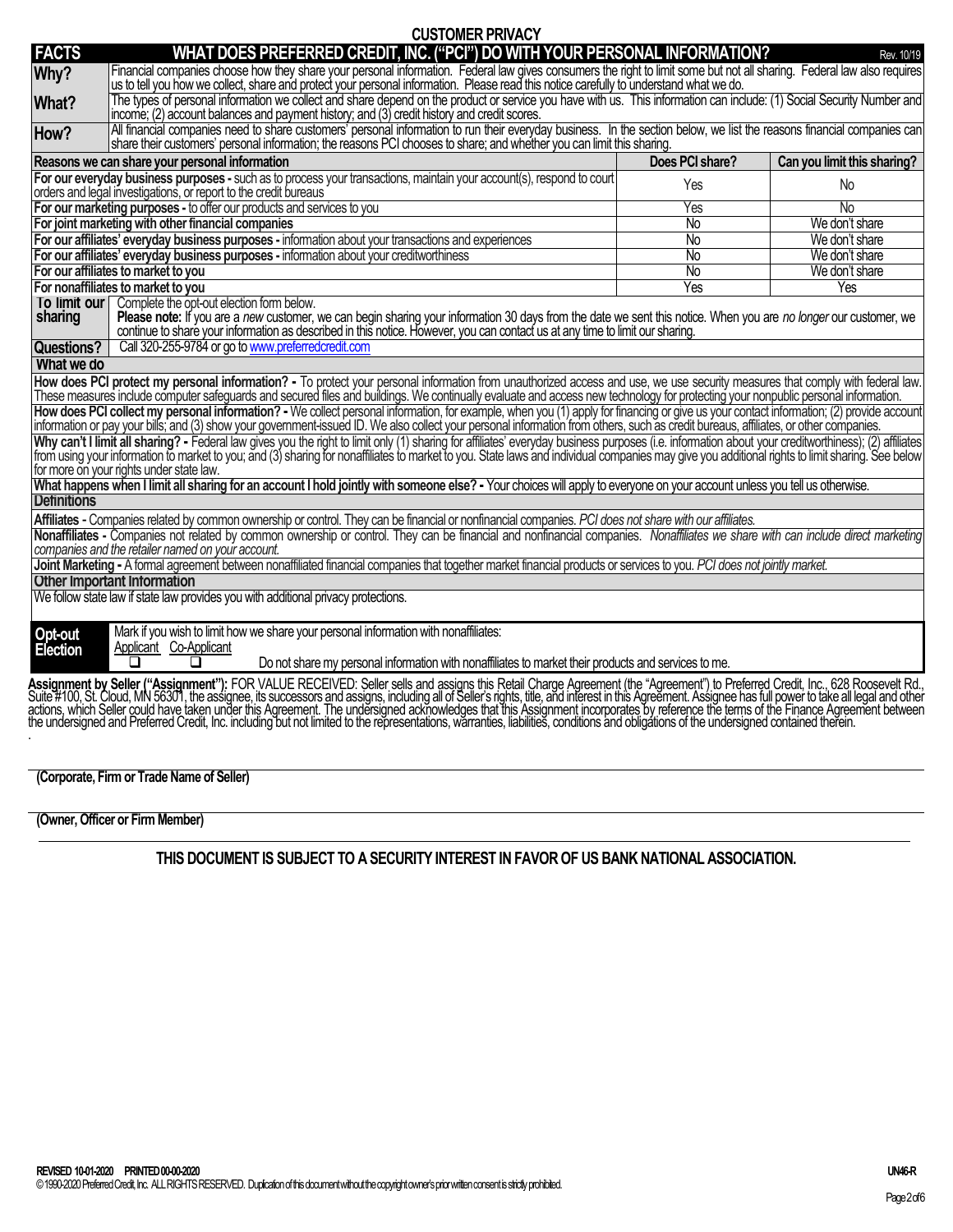## **RETAIL CHARGE AGREEMENT: ADDITIONAL TERMS AND DISCLOSURES**

**IMPORTANT INFORMATION ABOUT PROCEDURES FOR OPENING A NEW ACCOUNT:** To help the government fight the funding of terrorism and money laundering activities, Federal law requires all financial institutions to obtain, verify, and record information that identifies each person who ŏpens an accŏunt. What this means for you: When you open ăn account, we will ask for your name, address, date of birth, and other information that will allow us to identify you. We may also ask to see your driver's license or other identifying documents. Interest Rates and Interest Charges **Annual Percentage Rate (APR) for Purchases** Varies by State, from **21%**to **21.99%.** See your account agreement for more details. How to Avoid Paying Interest **Subset Cover the Seap Stage Stage Stage Stage Stage Stage Stage Stage Stage Stage St**<br>Pentire balance by the due date each month or such time as Applicable Law allows. See your account agreeme **Minimum Interest Charge** If you are charged interest the charge will be no less than an amount that varies by State between \$0.00 and \$1.00. See your account agreement for more details. **For Credit Card Tips from the Consumer Financial Protection Bureau** To learn more about factors to consider when applying for or using a credit card, visit the website of the Consumer Financial Protection Bureau at **http://www.consumerfinance.gov/learnmore**. **Fees Transaction Fees** None. **Penalty Fees** • Late Payment • Return Payment Varies by State, from (a) **\$0** to (b) up to **\$35**. See your account agreement for more details. Varies by State, from (a) **\$0** to (b) up to **\$35**. See your account agreement for more details. **How We Will Calculate Your Balance:** We use a method called "average daily balance (including new purchases)" unless Applicable Law does not prohibit a method called the "daily balance method." See your account agreement for more details.<br>**Billing Rights:** Information on your rights to dispute transactions and how to exercise those rights is provided in your account agreement **Billing Rights:** Information on your rights to dispute transactions and how to exercise those rights is provided in your account agreement. **1. Definitions:** In this Retail Charge Agreement ("Agreement"): The word "Account" refers to the account that is established with the Seller, and their successors or assigns, that is the subject of this Agreement. The words "you" and "your" refer to each individual who signs the Application for the Account, and who is authorized to use the Account. The words "we," "us" and "our" refer to the Seller, and any assignee of the Seller. The words "Acceptable Documentation" shall refer to Charge Slips, phone orders, or orders from our website, so long as such orders are signed (physically or electronically) or otherwise verbally or electronically authenticated. The words "Applicable Law" shall mean federal law and the laws of the state, commonwealth, or territory of your residence, as indicated in the "Applicant" portion of your application for this Account (if <u>Maryland</u>, you and we agree that Maryland law includes specifically Title 12, Subtitle 9, Maryland Commercial Law Article-Credit Grantor Revolving Credit Provisions) and the state in which this Account is operated. You and we agree that these Applicable Laws apply to this Agreement. The words "Charge Slip" refer to the document dĕscribing the type, quantity and agreed price of merchandise you buy from the Seller. **2. Account:** This Agreement applies to your retail charge purchase of goods and services from us. The amount of your initial purchase from Seller will govern the amount of the initial credit limit on your Account, which will be set at a higher amount than the cost of the goods purchased based on our expectation that you will use the Account to make additional purchases. You may make add-on purchases from the Seller or Seller's assigns which will be evidenced by Acceptable Documentation. Acceptable Documentation must provide the cash price of the merchandise purchased. By signing future Acceptable Documentation you agree those purchases thereby confirmed will be subject to this Agreement. You agree that add-on orders which exceed the credit limit established with your initial order are subject to credit approval. We reserve the right to deny authorization for any requested credit limit increase. **3. Promise to Pay:** In return for extending credit to you on this Account from time to time, each of you agrees to pay for all purchases any of you charge on this Account, and all other charges mentioned below, according to the terms of this Agreement. When you sign the application for this Account, you will be agreeing to the terms and conditions in this Agreement, which include the cost of credit disclosures required by Applicable Law. This Agreement will not be effective until we approve your Application and we or our assignee provides any disclosures required by the federal Truth in Lending Act, and then, after that, only if you or someone authorized by you sign a Charge Slip or otherwise charge a purchase to this Account. **4. Billing:** You will be billed monthly for credit purchases from us, as shown on a Charge Slip signed by you (or completed at your direction), and for any previous unpaid balance as required by Applicable Law. You will receive a monthly periodic statement of account for any month in which you have an outstanding balance of more than \$1.00 or on which an Interest Charge has been imposed. In <u>Alaska, Illinois, Michigan, Missouri, Nevada, New Mexico, North Dakota, Oklahoma, Oregon, Tennessee or Washington, you will receive a monthly periodic statement of</u> account if you have an outstanding balance. In Delaware and Kentucky, you will receive a monthly periodic statement of account. Your monthly periodic statement of account will show your new unpaid balance, any new purchases you have made since your last monthly periodic statement of account, and your Minimum Monthly Payment. Your credit limit will also be shown on your monthly periodic statement of account. In <u>Kentucky,</u> your monthly periodic statement of account will show the unpaid balance due under this Agreement at the beginning and at the end of the month, a description of the goods or services purchased during the month, including the cash price and date of each purchase, the amount, if any, of any Interest Charges for such month, and a notice to the effect that you may pay the outstanding balance in full or in part at any time. **5. Payment: You have the right to pay your entire balance in full or more than the Minimum Monthly Payment at any time.** Otherwise, you agree to pay at least the Minimum Monthly Payment, which includes Interest Charges. You must make payment in U.S. Dollars, with a draft, money order, or check drawn on a U.S. Bank or the U.S. Post Office. We may accept late payment, partial payments, or any payments marked "payment in full," without losing any of our rights under this Agreement or Applicable Law. **6. Interest Charges:** Unless you are offered a Promotional Credit Plan as described below, and as not prohibited by Applicable Law, Interest Charges will begin to accrue upon delivery of the merchandise you purchase. Delivery occurs upon the earlier of the date of shipment of the merchandise, or the date of hand delivery of the merchandise. No Interest Charges will be imposed on new purchases, however, if: (a) there was no outstanding balance under your Account at the beginning of the billing period in which the purchase was made (which includes the period in which you make your initial purchase of merchandise under this Agreement), and (b) you pay off your Account in full by the payment due date reflected in the monthly periodic statement of account for that billing period (though no payment may be due). We figure the Interest Charge on your Account by applying a daily periodic rate to the "average daily balance" of your Account (including current transactions) and multiplying the result by the number of days in the billing period. To get the "average daily balance" we take the beginning balance of your Account each day, add any new purchases, and subtract any payments or credits. This gives us the daily balance. Then, we add up all the daily balances for the billing cycle and divide the total by the number of days in the billing cycle. This gives us the "average daily balance." Your daily periodic rate and the corresponding Annual Percentage Rate are indicated in the chart below. The daily periodic rate will be the annual rate divided by 365(366 in a leap year). **Applicable Daily Corresponding** Applicable<br>Law Periodic Rate<br>0.0575% **Corresponding<br>ANNUAL PERCENTAGE RATE**<br>21% **CO, GA, IN, LA, MS, OK, TN, WY 0.0575% 21% AK, AZ, DE, ID, IA, IL, KS, KY, MD, MI, MO, MT, NH, ND, NM, NV, NJ, OR, PA, SC, SD, UT, VA, WA 0.0603% 21.99%** Notwithstanding the above, in Colorado, Delaware, Georgia, Idaho, Illinois, Kentucky, Michigan, Nevada, New Hampshire, North Dakota, Oregon, Tennessee, Virginia and Washington, we figure the Interest Charge on your Account by applying the daily periodic rate to the "daily balance" of your account for each day in the billing cycle. To determine the daily balance, we take the beginning balance each day, add any new charges posted that day, and subtract any payments and credits posted that day. This gives us the daily balance. Then, we calculate the amount of interest charged by multiplying the applicable daily periodic rate by each daily balance on your account. Your Interest Charge for the billing cycle is the sum of the interest amounts that were charged each day during the billing cycle. In <u>Michigan,</u> the Annual Percentage Rate indicated in the above chart is the maximum amount and rate of the time price differential to be charged and paid under this Agreement. Notwithstanding the above, in Virginia, if we receive payment in full for the unpaid balance on your Account prior to the date we next send a billing statement, no additional Interest Charges will be imposed for the current billing period. Notwithstanding the above, in <u>Mississippi,</u> if we receive payment in full for the outstanding balance of your Account, as shown on the billing statement, within one month from the date of the billing statement, we will not impose Interest Charges on the new purchases appearing on that billing statement. The portion of any balance arising from the sale of goods which are returned will be excluded from the unpaid balance as of the date the goods are returned.

**7. Minimum Monthly Interest Charge:** As not prohibited by Applicable Law, if the Interest Charge that results from the application of the above stated daily periodic rate (the "Calculated Interest Charge"), is less than \$0.50, we will impose a minimum monthly INTEREST CHARGE of \$0.50. In Michigan, Missouri and Tennessee, if the Calculated Interest Charge is less than \$0.70, we will impose a minimum monthly **INTEREST CHARGE** of \$0.70. In Delaware, Georgia, Pennsylvania and Washington, if the Calculated Interest Charge is less than \$1.00, we will impose a minimum monthly **INTEREST CHARGE** of \$1.00. In Kentucky and Maryland, we will not impose a minimum monthly Interest Charge.

**8. Minimum Monthly Payment:** You will make payments of at least the total Minimum Monthly Payment each month as required by our monthly periodic statements of account. Your total Minimum Monthly Payment will consist of: (1) any past due amounts, and (2) a regularly scheduled Minimum Monthly Payment. The regularly scheduled Minimum Monthly Payment will be the greater of: (a) \$25; or (b) the highest regularly scheduled Minimum Monthly Payment shown on any Charge Slip you execute, not to exceed 3.5% of the Account balance immediately following the first or any subsequent purchase on your Account.

**9. Promotional Credit Plans:** In addition to purchases that accrue Interest Charges and require monthly payments as described previously in this Agreement, as part of this Account, Promotional Credit Plans may be offered from time to time on specific additional purchases for qualified buyers. Purchases made under these Promotional Credit Plans may have different interest charge calculations and required minimum payments. A Promotional Credit Plan is strictly limited by its terms and the terms and conditions of the special promotion to which it relates. In addition, the benefits of a Promotional Credit Plan will expire and all accrued Interest Charges in these plans will be added to your Account if you fail to pay the promotional balance by the end of the promotional period or you are in default for a period of 60 or more days during the promotional period. The special promotions that may be offered include: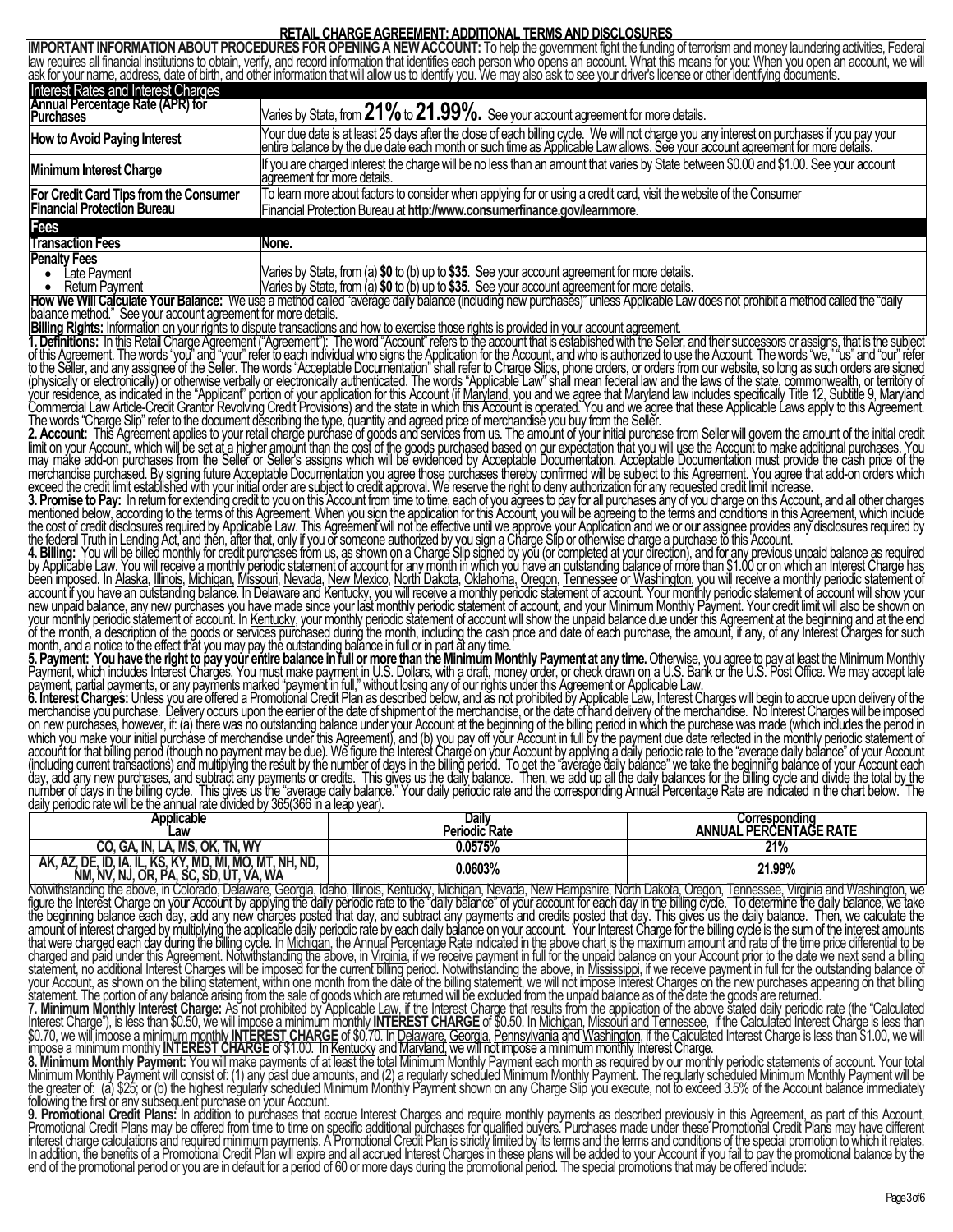**9.a. Same as Cash Plan:** If you pay the full purchase price before the expiration date of a Same as Cash Plan, as indicated on your monthly periodic statement of account, and pay the Minimum Monthly Payment each billing period when due, no Interest Charges will be imposed on the purchase. If such payments are not made, Interest Charges from the date of delivery will be added to your Account either when you fail to make a payment within 60 days of the due date or, at the end of the Same as Cash Plan period if any portion of the promotional balance remains outstanding.

**9.a.1. How Payments Are Applied When Same as Cash Plan Is In Effect:** Unless otherwise required by Applicable Law, during the two billing cycles immediately preceding expiration of the Same as Cash Plan period, any amount paid in excess of the minimum payment due will be allocated first to the balance subject to the Same as Cash Plan and any remaining portion to any other balances. We may offer Same as Cash Plan periods of 6 months, 9 months, 12 months or of different lengths that we will announce from time to time.

**10. Application of Payments:** Unless otherwise required by Applicable Law, payments except down payments, shall be applied first to past due Minimum Monthly Payments, beginning with the oldest, then to the current Minimum Monthly Payment, and then to other unpaid late fees, costs and fees arising under this Agreement. In Colorado and Indiana: For purposes of assessing delinquency charges, payments first will be applied to the current payment due in the payment period in which the payment is received and then to delinquent installments. Mississippi: Payments will first be applied to any finance charge, next to repayment of cash advanced or other credit extended, and finally to the chronological repayment of purchases.

### **11. Other Charges:**

**11.a. Late Fees:** Except in Delaware and New Mexico, you will pay the maximum late fee allowed (which you agree we will add to the balance due on your Account) for payments not made on time, calculated as Applicable Law allows. Except in Alaska, Iowa, Maryland, Nevada, Oregon, Pennsylvania, Utah and Virginia (7 days), the statutory time period for the imposition of a Late Fee is 10 days after the due date ("Due Date") for each payment not received on the scheduled Due Date. Currently, Applicable Law provides for the late fees provided in the table below: AZ, KS, MO 65 when the case was used and you can purpose the content of the content of the monthly payment is less than \$25 less than \$25 less than \$25 less than \$25 less than \$25 less than \$25 less than \$25 less than \$25

| ורע, ו זיוט, וויוט                                                                                                                      | I V TV, VV WITCH LITC THORILITY DOWNTO IL IO ICOO LITCH I VZV |
|-----------------------------------------------------------------------------------------------------------------------------------------|---------------------------------------------------------------|
| IN.                                                                                                                                     | \$10                                                          |
| CC                                                                                                                                      | \$15                                                          |
| JAK, MD, MI, MS, NV, NH, ND, OR, PA, SD, TN                                                                                             | \$20                                                          |
| GA, IN (The amount of the late fee is subject to change as allowed by Ind. Code §24-4.5-1-106.), WA                                     | \$25                                                          |
| IA                                                                                                                                      |                                                               |
| IL (minimum \$10), KY (minimum \$10), VA                                                                                                | 5% of the installment                                         |
| [ID (minimum \$15), LA (minimum \$10), OK (minimum \$26.50), SC (minimum \$8.40, maximum \$21), UT (minimum \$30), WY<br>(minimum \$10) | 5% of the unpaid amount of the installment                    |

MT 2006 of the installment of the installment of the installment of the installment of the installment of the installment of the installment of the installment of the installment of the installment of the installment of th Notwithstanding anything to the contrary above, if the late fee as calculated above would exceed \$25, you will not be charged more than \$25 for the first violation, or \$35 for any violation occurring within six billing cycles of a previous late payment. In addition, regardless of the amounts reflected above, you will not be charged more than the amount of the required minimum

periodic payment due immediately prior to the assessment of the late payment fee. **11.b. Returned Check Charge:** Except in New Mexico, Pennsylvania and Wyoming, you will pay a returned check charge (which you agree we will add to the balance due on your Account) if any check, negotiable order of withdrawal, <del>share draft, or item you give</del> us for payment under the Agreement is dishonored for any reason by the bank or other institution on which it is drawn. We will impose the maximum returned check charge as Applicable Law allows of which the current returned check charge is provided in the table below:

| KS                                                                                                    | \$10                          |
|-------------------------------------------------------------------------------------------------------|-------------------------------|
| MD (on the second presentment), MO (plus bank charges)                                                | \$15                          |
| ID, NJ, U                                                                                             | \$20                          |
| AZ (plus bank charges), CO, IL, IN, MI (\$35 if not paid within 7 days of notice of dishonor), NV, OK | \$25                          |
| IA, MT, SC, TN                                                                                        | \$30                          |
| AK, DE, KY, MS (a separate demand will be made), NH, ND, OR, SD, VA, WA                               |                               |
| GA (minimum \$30 plus bank charges), LA (minimum \$25)                                                | 5% of the amount of the check |

Notwithstanding anything to the contrary above, if the returned check charge as calculated above would exceed \$25, you will not be charged more than \$25 for the first violation, or \$35 for any violation occurring within six billing cycles of a previously dishonored payment. In addition, regardless of the amounts reflected above, you will not be charged more than the amount of the required minimum periodic payment due immediately prior to the date on which the payment is returned or otherwise dishonored.

**11.c. Phone Payment Processing Fee:** Except in Colorado, Delaware, Illinois, Indiana, Kansas, and Kentucky, you will pay the current phone payment processing fee (which you agree we will add to the balance due on your Account) for each expedited payment you make by phone. Except in <u>Towa (</u>\$6), the current phone payment processing fee is \$11.75. In <u>Missouri,</u> the phone payment processing fee will only apply to expedited payments made by credit or debit cards.

**12. Security Agreement:** You grant us a purchase money security interest in each household good purchased with this Account ("Goods") to the full extent not prohibited by Applicable Law (including the Uniform Commercial Code which may require that we sign, file or record one or more UCC financing statements, fixture filings or other documents to perfect or otherwise protect this security interest). You will, on request, take all reasonable actions requested by us to preserve and protect the Goods and our security interest in the Goods. You also agree to take all reasonable actions requested by us to establish, determine the priority of, perfect, continue the perfection of, terminate or enforce our security interest in the Goods and our rights under this Agreement. In addition to other rights we may have under this Agreement, if you do not make payments as agreed, this security interest allows us to take actions not prohibited by Applicable Law governing security interests in the Goods. You also agree to keep the Goods installed at the address you provided in your credit application and to not remove or alter the Goods without our prior written consent. You may lose the Goods if you do not meet your obligations to us under this Agréement.

**13. Default:** If you fail to make any payment when due, or if the prospect of your payment, performance, or our realization of collateral is significantly impaired, to the extent not prohibited by Applicable Law, and subject to any notice of default and opportunity to cure required by Applicable Law, we may declare the full remaining balance immediately due and payable. We may also repossess any article of merchandise in which we retain a security interest if we do so peacefully and the law allows it. Notwithstanding the preceding provisions, in the event of a late payment or nonpayment, we will not declare the full remaining balance immediately due and payable or repossess any article of merchandise if, within the applicable grace period identified in Paragraph 11 above, we receive payment together with any late fees. If you fail to pay within the applicable grace period, we may, at our option, declare the full remaining balance immediately due and payable, to the extent permitted by Applicable Law. Unless we are required by Applicable Law to provide you a notice of default and a right to cure, you agree that we do not have to give you notice that we intend to demand or are demanding immediate payment of all you owe. If the Account is referred to an attorney who is not our salaried employee and we bring suit against you to collect the amount you owe and we are the prevailing party, you agree to pay our reasonable attorneys' fees and court costs not prohibited by Applicable Law. In Colorado, Kansas, Missouri, Montana, Oklahoma, and <u>South Carolina,</u> attorney's fees for collection will not exceed 15%, 25% in <u>Louisiana,</u> of the unpaid debt. In <u>New Jersey,</u> attorney's fees for collection will not exceed 20% of the first \$500 of the unpaid debt and 10% on any unpaid debt in excess of \$500. In Delaware, New Hampshire and Pennsylvania, if you prevail in any action, suit or proceeding we bring or in an action you bring, reasonable attorney's fees shall be awarded to you. If you successfully assert a partial defense, setoff, recoupment or counterclaim to an action brought by us, the court may withhold from us the entire amount or such portion of the attorney's fees as the court deems appropriate. You also agree to pay our collection costs and costs incurred in taking the collateral, holding it, preparing it for sale, and selling it, as not prohibited by Applicable Law. In <u>Iowa, North Dakota</u> and <u>South Dakota</u> you will not have to pay our attorney's fees.

**14. Canceling or Reducing Your Credit Limit:** We have the right at any time to limit or terminate the use of your Account and raise or lower your credit limit without giving you advance notice. Some purchases will require prior authorization, in which case you may be asked to provide identification. If our authorizations system is unavailable, we may not be able to authorize a transaction, even if you have sufficient credit. We will not be liable to you if this happens. We are not responsible for the refusal of anyone to accept or honor an addition to this Account. In addition, even if you cancel the use of your Account, you are still responsible for any Account balances incurred by an authorized user that remain unpaid.

**15. Change in Terms:** You agree that we may amend the terms of this Agreement, subject to any notice required by Applicable Law. To the extent not prohibited by Applicable Law, any new terms may be applied to any balance existing on the Account at the time of the change, as well as subsequent transactions.

**16. No Oral Modifications:** You agree that we are not bound by any oral agreements or oral modifications to this Agreement.

**17. Home Sale Disclosure Laws:** Home Sale Disclosure laws govern this transaction. The Home Sale Disclosure law applicable to this Agreement is determined as set forth in paragraphs 1 and 20 of this Agreement: in Alaska, Alaska Stat. § 45.02.350; Arizona, title 44, chapter 15; Colorado, Colo. Rev. Stat. §§ 5-3-401 *et seq*.; Delaware, Del. Code Ann. tit. 6, §§ 4401 *et seq*.; Georgia, Ga. Code Ann. §§ 10-1-1 *et seq*.; Idaho, Idaho Code §§ 28-43-401 *et seq*.; Illinois, 815 ILCS 505/2B; Iowa, Iowa Code §§ 555A *et seq*.; Indiana, Ind. Code §§ 24-4.5-2-501 *et seq*.; Kansas, Kan. Stat. Ann. § 50-640; Kentucky, Ky. Rev. Stat. §§ 367.410-367.460; Louisiana, La. Rev. Stat. §§ 9:3538 *et seq*.; Maryland, Md. Code Ann., Com. Law II §§ 14-301 *et seq*.; Michigan, Mich. Comp. Laws Ann. §§ 445.111 *et seq*.; Mississippi: Miss. Code Ann. §§ 75-66-1 *et seq*.; Missouri, Missouri's Home Solicitation Sales Law, Mo. Rev. Stat. §§ 407.700 to 407.720; Montana,Montana Personal Solicitation Sales Act, Mont. Code Ann. §§ 30-14-501 *et seq*.; New Hampshire, N.H. Rev. Stat. Ann. §§ 361-B:1 *et seq*.; NewJersey, New Jersey Doorto-Door Retail Installment Sales Act of 1968, N.J. Rev. Stat. §§ 17:16C-61 *et seq*.; Nevada, Nev. Rev. Stat. §§ 598.140 *et seq*.; New Mexico, N.M. Stat. Ann. § 57-12-21; North Dakota, N.D. Century Code §§ 51-18-01 *et seq*.; Oklahoma, 14A Okla. Stat. §§ 2-501 *et seq*.; Oregon, Or. Rev. Stat. §§ 83.710 *et seq*.; Pennsylvania, 73 Pa. Stat. §201-7; South Carolina, S.C. Code Ann. §§ 37-2-501 through 506; South Dakota, S.D. Codified Laws §§ 37-24-5.1 *et seq*.; Tennessee, Tenn. Code Ann. §§ 47-18-701 *et seq*.; Utah, Utah Code Ann. §§ 70C-5-101 *et seq*.; Virginia, Va. Code §§ 59.1-21.1 *et seq*.; Washington, Washington's Credit Disclosure Act, Rev. Code Wash. §§ 63.14.010 *et seq.;* Wyoming, Wyo. Stat. § 40-12-104 and Wyo. Sta. §§ 40-14-251 *et seq*.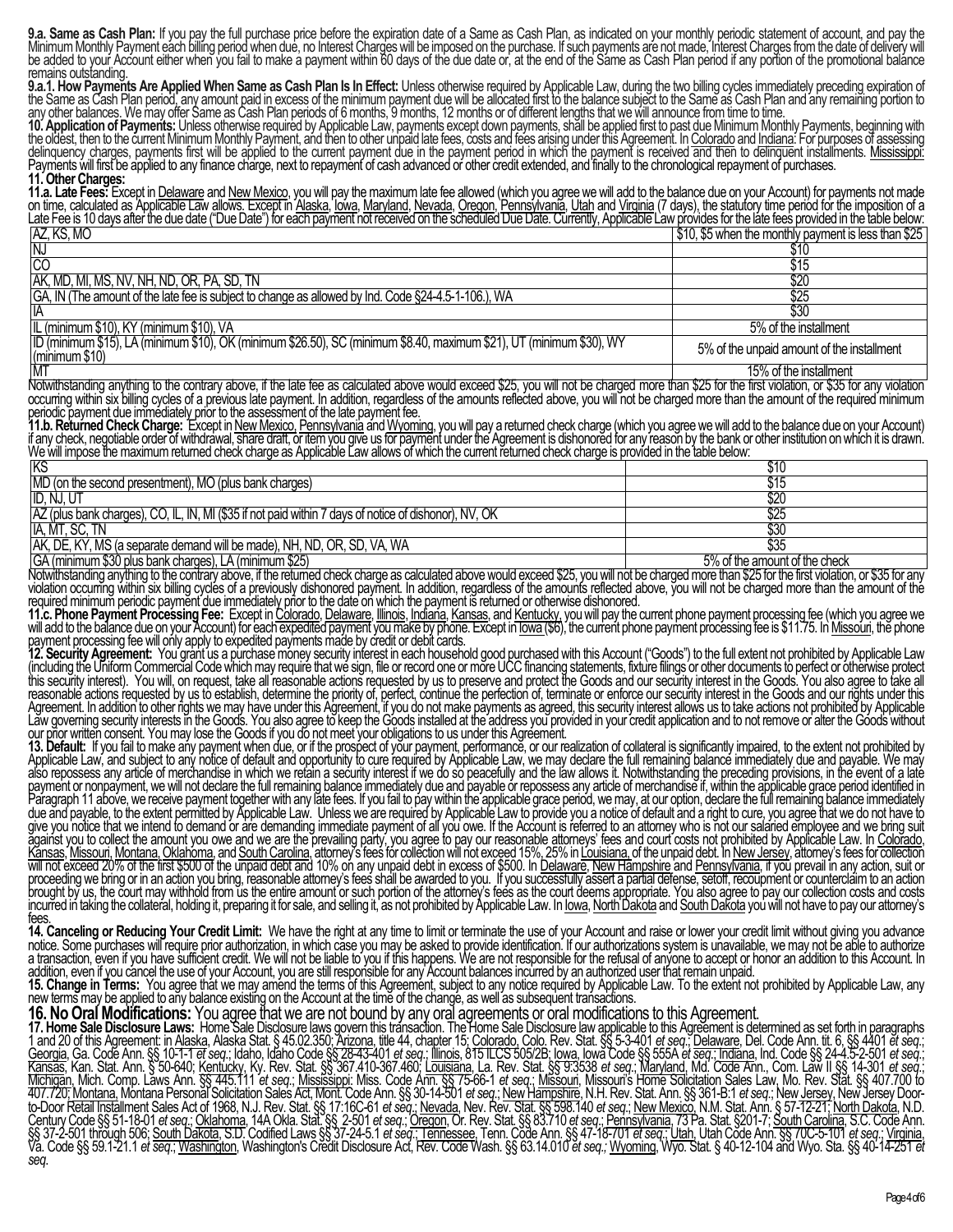**18. Delay in Taking Action:** We will not lose any of our rights under this Agreement if we delay taking action for any reason. To the extent allowed by law, we may take other action not described in this Agreement, and by doing so will not lose our rights under this Agreement.

**19. Severability:** If any provision of this Agreement is found to be unenforceable, all other provisions shall remain in full force and effect.

**20. Applicable Law:** The law that applies to this Agreement is defined in this Agreement at paragraph 1. Definitions.

**21. Telephone Recording:** You understand and agree that for our mutual protection, we may electronically record any of your telephone conversations conducted with Seller or Seller's assigns, including Preferred Credit, Inc. (PCI), without further notice to the parties to such conversations. These telephone conversations include all conversations between you and Seller or Seller's assigns communicated via traditional telephone wire and wireless devices such as cordless and cellular phones. You acknowledge and consent to the retention of and use of such recordings by Seller or Seller's assigns, their employees, representatives and agents of all information and data obtained in any recorded conversation for purposes of settling disputes as well as for ongoing quality assurance programs.

**22. Communications:** You expressly authorize us or our agents to contact you at any phone number (including mobile, cellular/wireless, or similar devices), fax number, or email address, you provide at any time, for any lawful purpose. The ways in which we may contact you include live operator, automatic telephone dialing systems (auto-dialer), prerecorded message, text message, fax, or email. Such lawful purposes include, but are not limited to: obtaining information; account transactions or servicing-related matters; suspected fraud or identity theft; collection on the Account; and providing information about special products and services. You agree to pay any fee(s) or charge(s) that you may incur for incoming communications from us or outgoing communications to us, to or from any such number, or email address, without reimbursement from us.

**23. Credit Investigation and Reporting:** You agree that we may investigate your credit in connection with the initial extension, review, or collection of your Account. You agree that we may examine employment and income records, verify your credit references, and report to credit reporting agencies, merchants, and other creditors the status and payment history of your Account. A negative credit report may be submitted to a credit reporting agency if you fail to fulfill the terms of your credit obligations.

Please see Applicable Law (see paragraphs 1 and 20 of this Agreement) for the following disclosures:

**Where Arizona is the Applicable Law:** NOTICE: BY GIVING US A SECURITY INTEREST IN THE MERCHANDISE, YOU WAIVE ALL RIGHTS PROVIDED BY LAW TO CLAIM THE PROPERTY EXEMPT FROM LEGAL PROCESS.

## **Colorado Notice to Cosigner**

You are being asked to guarantee this debt. Think carefully before you do. If the borrower doesn't pay the debt, you will have to. Be sure you can afford to pay if you have to, and that you want to accept this responsibility.

You may have to pay up to the full amount of the debt if the borrower does not pay. You may also have to pay late fees or collection costs, which increase this amount.

The creditor can collect this debt from you without first trying to collect from the borrower. The creditor can use the same collection methods against you that can be used against the borrower, such as suing you, garnishing your wages, etc. If this debt is ever in default, that fact may become a part of your credit record.

This notice is not the contract that makes you liable for the debt.

**Oral agreements or commitments to loan money, extend credit or forbear from enforcing repayment of a debt including promises to extend or renew such debt are not enforceable. To protect you (borrower(s)) and us (creditor) from misunderstanding or disappointment, any agreements we reach covering such matters are contained in this writing, which is the complete and exclusive statement of the agreement between us, except as we may later agree in writing to modify it.**

Where Pennsylvania is the Applicable Law: NOTICE: Any holder of this consumer credit contract is subject to all claims and defenses which the debtor could assert against **the seller of goods or services obtained with the proceeds hereof. Recovery hereunder by the debtor shall not exceed amount paid by the debtor hereunder.**

**Where Louisiana is the Applicable Law:** If you default, we may choose to institute executory, ordinary, or other legal proceedings to have the articles of merchandise taken from you and sold to satisfy your obligations to us. You confess judgment in favor of us for the full amount you owe under this Agreement for purposes of Louisiana's executory process procedures, and consent to a judgment being rendered and signed in our favor for that amount. To the extent permitted by law, you waive any benefits of an appraisal of the articles of merchandise and other rights under Articles 2331, 2332, 2336, 2722, 2723, and 2724 of the Louisiana Code of Civil Procedures when the articles of merchandise is sold under executory process or other legal process, and any other law that may give you similar rights and benefits. You also authorize us to serve as keeper or appoint a keeper if the articles of merchandise is taken from you through legal proceedings. If you owe us a deficiency, you may be charged interest at the Annual Percentage Rate or the highest lawful rate until you pay us all that you owe.

#### **ARBITRATION PROVISION**

**Except in New Jersey, this Arbitration Provision significantly affects your rights in any dispute with us. Please read this Arbitration Provision carefully before you sign it. 1. EITHER YOU OR WE MAY CHOOSE TO HAVE ANY DISPUTE BETWEEN US DECIDED BY ARBITRATION AND NOT IN COURT. 2. IF A DISPUTE IS ARBITRATED, YOU AND WE WILL EACH GIVE UP OUR RIGHT TO A TRIAL BY THE COURT OR A JURY TRIAL. 3. IF A DISPUTE IS ARBITRATED, YOU WILL GIVE UP YOUR RIGHT TO PARTICIPATE AS A CLASS REPRESENTATIVE OR CLASS MEMBER ON ANY CLASS CLAIM YOU MAY HAVE AGAINST US. 4. THE INFORMATION YOU AND WE MAY OBTAIN IN DISCOVERY FROM EACH OTHER IN ARBITRATION IS GENERALLY MORE LIMITED THAN IN A LAWSUIT.**

**5. OTHER RIGHTS THAT YOU AND WE WOULD HAVE IN COURT MAY NOT BE AVAILABLE IN ARBITRATION. 6. EVEN IF A DISPUTE IS ARBITRATED, WE CAN STILL REPOSSESS YOUR MERCHANDISE IF YOU DO NOT HONOR YOUR AGREEMENT AND YOU OR WE MAY SEEK PROVISIONAL REMEDIES FROM A COURT.**

Any claim or dispute, whether in contract, tort or otherwise (including the interpretation and scope of this clause and the arbitrability of any issue), between you and us or our employees, agents, successors or assigns, which arises out of or relates in any manner to the purchase and financing of the merchandise under the Agreement or any resulting transaction or relationship (including any such relationship with third parties who do not sign the Agreement) shall, at your or our election (or the election of any such third party), be resolved by neutral, binding arbitration and not by a court action. Any claim or dispute is to be arbitrated on an individual basis and not as a class action, and **you expressly waive any right you may have to arbitrate a class action (this is called the "class action waiver")**. You may choose the applicable rules of either the American Arbitration Association (1-800-778-7879), JAMS (800-352-5267) or any other nationally recognized arbitration organization, subject to our approval, and if the arbitration organization selected by you is unwilling to serve, we shall select the arbitration organization. We waive the right to require you to arbitrate an individual (as opposed to a class) claim if the amount you seek to recover, including attorneys' fees and expenses, is less than \$7,500 or the maximum jurisdiction the venue of a state court providing for the resolution of small claims. You may obtain a copy of the rules of these organizations by calling the numbers indicated or by visiting their web sites.

The arbitrators shall be attorneys or retired judges and shall be selected in accordance with the applicable rules. The arbitration award shall be in writing, but without a supporting opinion. The arbitration hearing shall be conducted in the federal district in which you reside. If you demand arbitration first, you will pay one half of any arbitration filing fee. We will pay the rest of the filing fee, and the whole filing fee if we demand arbitration first or if the arbitrator determines that applicable law requires us to do so or that you are unable to do so or that we must do so in order for this Arbitration Provision to be enforceable. We will pay the arbitration costs and fees for the first day of arbitration, up to a maximum of eight hours. *We will also pay any fees and charges that the arbitrator determines that we must pay in order to assure that this Arbitration Provision is enforceable.* The arbitrator shall decide who shall pay any additional costs and fees.

The arbitrator's award shall be final and binding on all parties, except in the event where either there is a "take nothing" award or the award is in excess of \$100,000 either party may request a new arbitration under the rules of the arbitration organization by a three-arbitrator panel.

This Arbitration Provision relates to a contract that evidences a transaction involving interstate commerce. Any arbitration under this Arbitration Provision shall be governed by the Federal Arbitration Act (9 U.S.C. §§ 1 et seq.). If a court should determine that the transaction did not involve interstate commerce, the parties agree that this Arbitration Provision shall be governed by state law.

If any part of this Arbitration Provision other than the Class Action Waiver is found by a court or arbitrator to be unenforceable, the remainder shall be enforceable. This Arbitration Provision shall survive the termination of any contractual agreement between you and us, whether by default or repayment in full.

You may elect to opt-out of the arbitration provision only by notifying us in writing at Preferred Credit, Inc., 628 Roosevelt Road, St. Cloud, MN 56301 within 30 days from the date in which you signed this Agreement, and including in the notice your name, address and account number and a clear statement that you do not wish to resolve disputes through arbitration. No one else may sign the rejection notice for you. Your rejection notice also must not be sent with any other correspondence. Rejection of arbitration will not affect your other rights or responsibilities under this Agreement. If you reject arbitration, neither you nor we will be subject to the arbitration provisions for this Agreement. Rejection of arbitration for this Agreement will not constitute rejection of any prior or future arbitration provision between you and us.